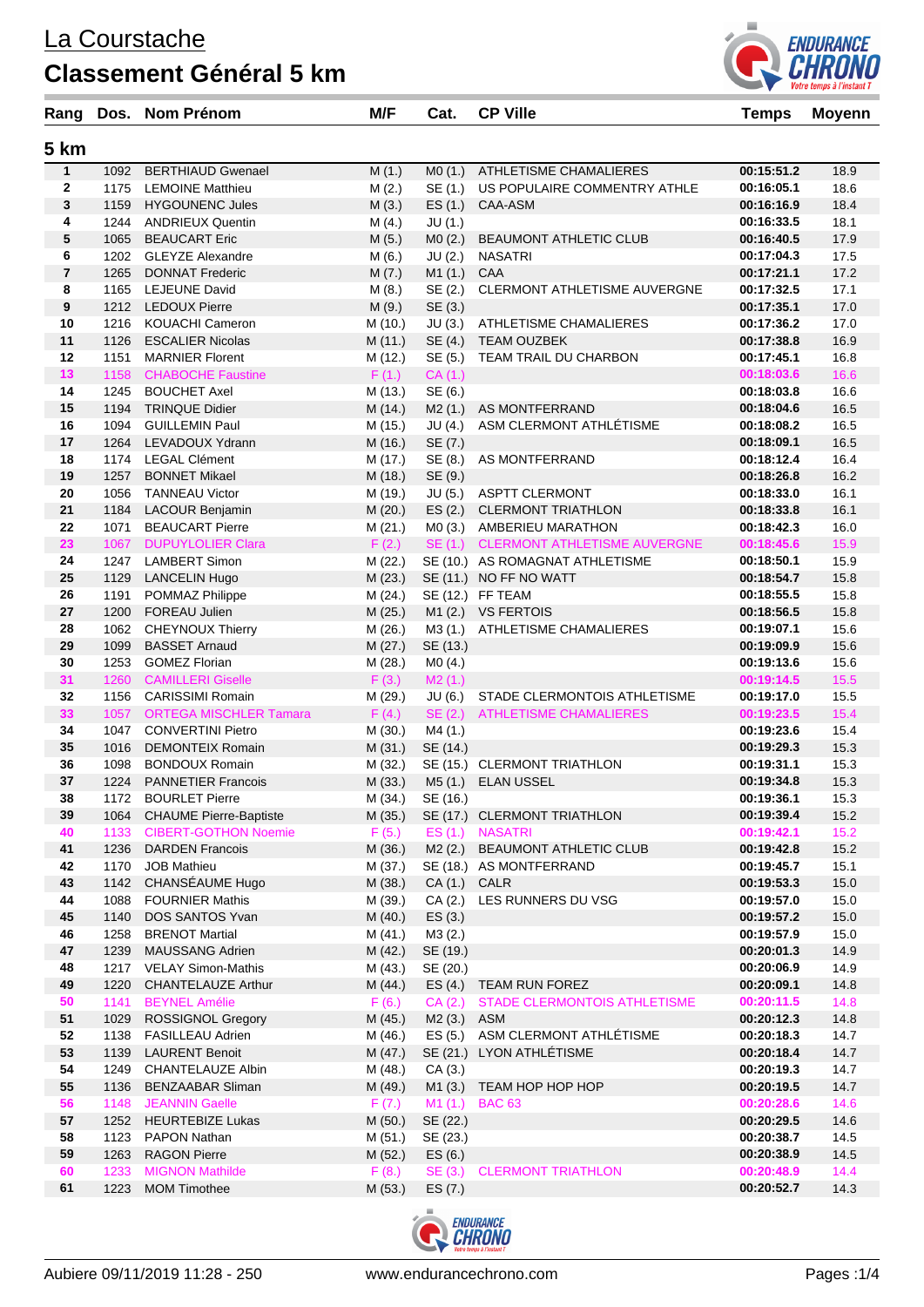

| Rang       | Dos.         | <b>Nom Prénom</b>                                   | M/F                | Cat.             | <b>CP Ville</b>                             | <b>Temps</b>             | <b>Moyenn</b> |
|------------|--------------|-----------------------------------------------------|--------------------|------------------|---------------------------------------------|--------------------------|---------------|
| 62         | 1090         | <b>THIEDE Laurence</b>                              | F(9.)              | M3(1.)           | <b>LEMPDES 63 TRIATHLON</b>                 | 00:21:03.2               | 14.2          |
| 63         | 1144         | <b>AVERINOS Anthony</b>                             | M (54.)            | MO(5.)           |                                             | 00:21:04.9               | 14.2          |
| 64         |              | 1149 CHASSANY Dylan                                 | M (55.)            | SE (24.)         |                                             | 00:21:07.5               | 14.2          |
| 65         | 1155         | <b>MONERON Thierry</b>                              | M (56.)            | M4(2.)           |                                             | 00:21:07.8               | 14.1          |
| 66         | 1167         | <b>METIVET Mickael</b>                              | M (57.)            |                  | SE (25.) BAC 63                             | 00:21:13.5               | 14.1          |
| 67         | 1055         | <b>ROUDIER Nicolas</b>                              | M (58.)            | SE (26.)         |                                             | 00:21:18.0               | 14.0          |
| 68         |              | 1193 MONGARNY Stéphanie                             | F(10.)             | M1(2.)           | <b>HAUTE CORRÈZE TRIATHLON</b>              | 00:21:26.2               | 13.9          |
| 69         | 1227         | EL AZZOUZI Mohamed                                  | M (59.)            |                  | SE (27.) AUCHAN RETAIL AUBIERE              | 00:21:33.5               | 13.9          |
| 70         | 1121         | <b>GEORGES Johan</b>                                | M(60.)             | MI(1.)           |                                             | 00:21:37.8               | 13.8          |
| 71         | 1120         | <b>GEORGES Guillaume</b>                            | M(61.)             | M1(4.)           |                                             | 00:21:38.0               | 13.8          |
| 72         | 1215         | <b>GAYRAL Philippe</b>                              | M (62.)            | M5(2.)           | BEAUMONT ATHLETIC CLUB                      | 00:21:43.8               | 13.8          |
| 73         | 1176         | <b>ESTRADE Cedric</b>                               | M(63.)             |                  | M1 (5.) SDS 63                              | 00:21:49.3               | 13.7          |
| 74         |              | 1192 BESALDUCH Philippe                             | M (64.)            | M4(3.)           | OLBYMULTISPORT                              | 00:21:50.6               | 13.7          |
| 75         |              | 1072 STASZEWSKI Sandra                              | F(11.)             | SE(4.)           | <b>ASM</b>                                  | 00:21:51.2               | 13.7          |
| 76         | 1084         | DEGOUTTE Stéphane                                   | M (65.)            | M3 (3.)          |                                             | 00:21:52.2               | 13.7          |
| 77         | 1166         | <b>TAVERNIER Marc</b>                               | M (66.)            | M5(3.)           |                                             | 00:21:55.7               | 13.6          |
| 78         | 1096         | PERARD Jean-Claude                                  | M (67.)            | MO(6.)           | LIMAGNE ATHELES ENDURANCE                   | 00:21:56.4               | 13.6          |
| 79         | 1054         | <b>GUILBERT Clément</b>                             | M(68.)             | ES(8.)           |                                             | 00:21:58.6               | 13.6          |
| 80         | 1031         | <b>TREFOND Thomas</b>                               | M (69.)            | ES(9.)           |                                             | 00:22:00.2<br>00:22:04.1 | 13.6          |
| 81<br>82   | 1097<br>1190 | <b>CHEVALIER Fabienne</b><br><b>GUERIN Mathilde</b> | F(12.)             | M3(2.)           | <b>CLERMONT TRIATHLON</b><br>ASM ATHLÉTISME | 00:22:12.1               | 13.5<br>13.5  |
| 83         | 1195         |                                                     | F(13.)             | JU(1.)<br>MI(2.) | AUCHAN RETAIL AUBIÈRE                       | 00:22:12.3               | 13.5          |
| 84         | 1187         | <b>FERREIRINHO Gaspard</b><br><b>BOCQ Mathieu</b>   | M (70.)<br>M(71.)  | M0 (7.)          |                                             | 00:22:16.5               | 13.4          |
| 85         | 1137         | <b>FARGEIX Sophie</b>                               | F(14.)             | MO(1.)           |                                             | 00:22:17.0               | 13.4          |
| 86         | 1208         | PEROL Jonathan                                      | M (72.)            | M1 (6.)          |                                             | 00:22:24.1               | 13.3          |
| 87         |              | 1234 FLAMANT Thibaut                                | M (73.)            | MO(8.)           |                                             | 00:22:24.8               | 13.3          |
| 88         | 1207         | <b>LIANDIER Pauline</b>                             | F(15.)             | SE (5.)          |                                             | 00:22:25.5               | 13.3          |
| 89         | 1061         | <b>MOREL Louis</b>                                  | M (74.)            | ES (10.)         |                                             | 00:22:25.9               | 13.3          |
| 90         |              | 1197 COLL Philippe                                  | M (75.)            | M4 (4.)          | AS MONTFERRAND                              | 00:22:26.1               | 13.3          |
| 91         | 1196         | <b>COLL Roxane</b>                                  | F(16.)             | SE (6.)          |                                             | 00:22:26.1               | 13.3          |
| 92         | 1198         | LEMUS MATIAS Bastian                                | M (76.)            | SE (28.)         |                                             | 00:22:26.4               | 13.3          |
| 93         | 1261         | <b>FIESSINGER Aurore</b>                            | F(17.)             | MI(1.)           | <b>CAA</b>                                  | 00:22:34.7               | 13.2          |
| 94         | 1250         | <b>ROCHE Christelle</b>                             | F(18.)             | JU(2.)           |                                             | 00:22:37.8               | 13.2          |
| 95         |              | 1063 CHEYNOUX Claire                                | F(19.)             | M3(3.)           | <b>BEAUMONT ATHLETIC CLUB</b>               | 00:22:40.1               | 13.2          |
| 96         | 1256         | LOPEZ Julien                                        | M (77.)            | SE (29.)         |                                             | 00:23:04.2               | 13.0          |
| 97         | 1128         | <b>CADOR André-Marc</b>                             | M (78.)            | M4(5.)           | <b>CALR RIOM</b>                            | 00:23:07.2               | 12.9          |
| 98         | 1006         | <b>GENIN Pauline</b>                                | F(20.)             | SE (7.)          | <b>CLERMONT TRIATHLON</b>                   | 00:23:09.8               | 12.9          |
| 99         | 1188         | <b>DAMIENS Franck</b>                               | M (79.)            | SE (30.)         |                                             | 00:23:14.2               | 12.9          |
| 100        |              | 1262 VITIELLO Jerome                                | M (80.)            | M3 (4.)          |                                             | 00:23:16.2               | 12.8          |
| 101        |              | 1201 CHESNEL Anais                                  | F(21.)             |                  | SE (8.) VS FERTOIS                          | 00:23:17.3               | 12.8          |
| 102        |              | 1035 ROUSSET Bastien                                | M (81.)            | SE (31.)         |                                             | 00:23:21.7               | 12.8          |
| 103        | 1145         | <b>CANTE Anais</b>                                  | F(22.)             | JU(3.)           | STADE CLERMONTOIS ATHLETISME                | 00:23:22.0               | 12.8          |
| 104        |              | 1204 PAWLAK Nicolas                                 | M (82.)            | M2(4.)           |                                             | 00:23:38.6               | 12.6          |
| 105        |              | 1115 GENESTE Jean Louis                             | M (83.)            | M3 (5.)          | RC VICHY ATHLETISME                         | 00:23:43.9               | 12.6          |
| 106        | 1003         | MAURY Mickaël                                       | M (84.)            | SE (32.)         |                                             | 00:23:44.3               | 12.6          |
| 107<br>108 | 1177<br>1049 | <b>SORTAIS Aurélien</b>                             | M (85.)            | ES (11.)         |                                             | 00:23:48.0<br>00:23:49.7 | 12.6<br>12.5  |
| 109        | 1079         | <b>ROUX Sylvain</b><br><b>RIBEIRO</b> Mickael       | M (86.)<br>M (87.) | SE (33.)         | MO (9.) LA TRIPERIE                         | 00:23:50.5               | 12.5          |
| 110        | 1185         | PALLUT Sylvain                                      | M (88.)            |                  | M0 (10.) HORIZON63                          | 00:23:51.1               | 12.5          |
| 111        | 1300         | <b>VOLDOIRE Alain</b>                               | M (89.)            | M5(4.)           |                                             | 00:23:54.7               | 12.5          |
| 112        | 1218         | <b>GUDFIN Antony</b>                                | M (90.)            |                  | ES (12.) BDS SIGMA                          | 00:23:58.3               | 12.5          |
| 113        | 1163         | JOUVE Julien                                        | M (91.)            | CA(4.)           |                                             | 00:24:01.5               | 12.4          |
| 114        | 1017         | <b>LAMOUISSI Adil</b>                               | M (92.)            |                  | SE (34.) BRICOMAN                           | 00:24:04.2               | 12.4          |
| 115        | 1150         | SLAMANI Wahel                                       | M (93.)            | MO (11.)         |                                             | 00:24:07.3               | 12.4          |
| 116        | 1023         | <b>COUTAREL Elsa</b>                                | F(23.)             | SE (9.)          |                                             | 00:24:19.0               | 12.3          |
| 117        | 1083         | <b>GUERRIER Claude</b>                              | M (94.)            |                  | M4 (6.) CAP 03                              | 00:24:23.8               | 12.2          |
| 118        | 1034         | <b>POULET Denis</b>                                 | M (95.)            | M3 (6.)          | LES P'TITS BOUGNATS                         | 00:24:27.2               | 12.2          |
| 119        | 1014         | <b>GEAIX Alexia</b>                                 | F(24.)             | SE (10.)         |                                             | 00:24:29.3               | 12.2          |
| 120        |              | 1102 NEUVILLE Arnaud                                | M (96.)            |                  | ES (13.) LA FOULÉE CARABINE                 | 00:24:33.6               | 12.2          |
| 121        | 1037         | <b>MALLERET Alain</b>                               | M (97.)            | M6 (1.) ACFA     |                                             | 00:24:42.6               | 12.1          |
| 122        | 1219         | <b>LAPOUGE Nicolas</b>                              | M (98.)            | SE (35.)         |                                             | 00:24:53.3               | 12.0          |
| 123        | 1052         | <b>TECHER Ingrid</b>                                | F(25.)             | M1(3.)           |                                             | 00:24:59.2               | 12.0          |
| 124        | 1267         | <b>GRED Yoth</b>                                    | F(26.)             | SE (11.)         |                                             | 00:25:00.9               | 11.9          |

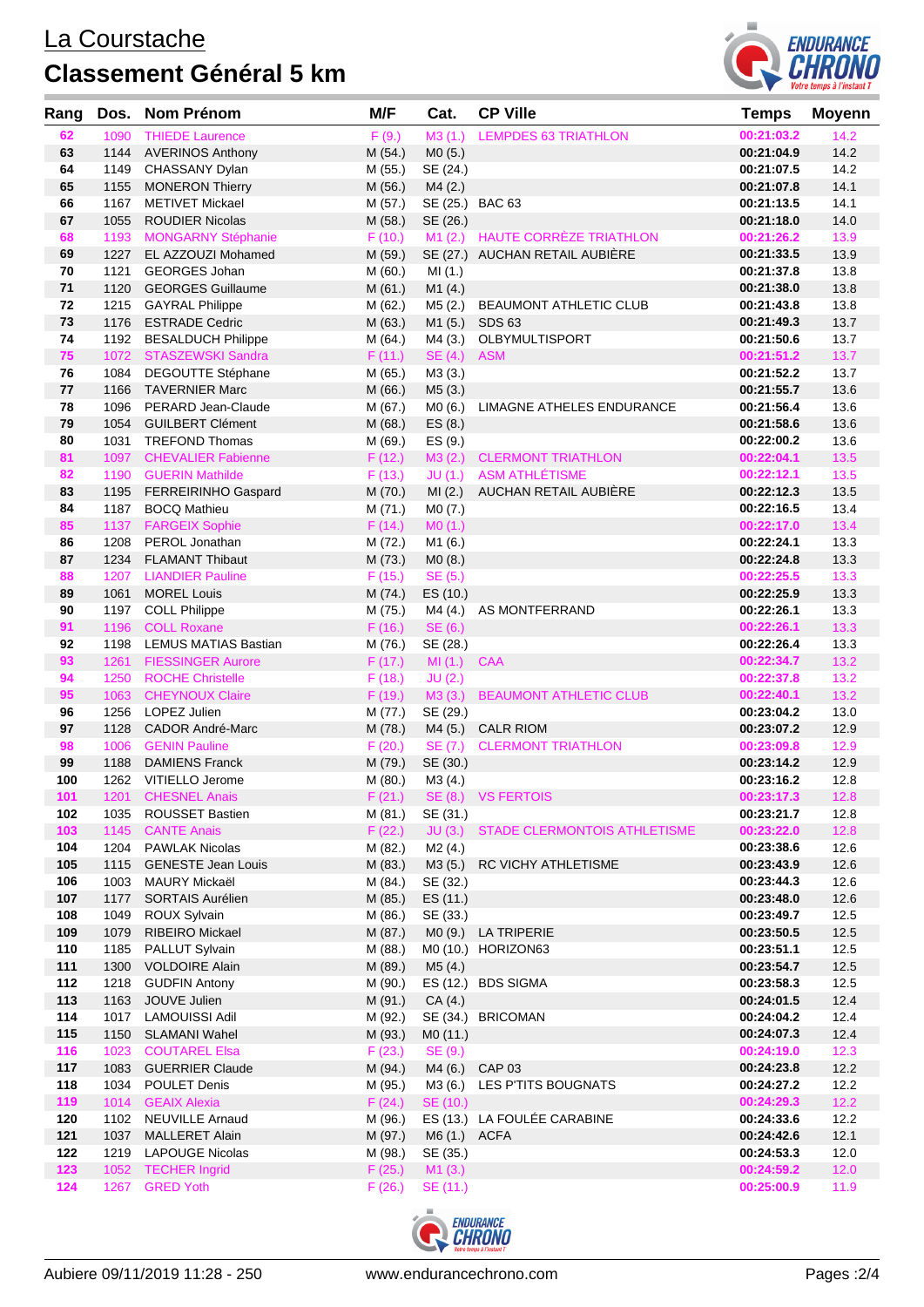

| Rang       | Dos.         | Nom Prénom                                     | M/F                | Cat.          | <b>CP Ville</b>                    | <b>Temps</b>             | <b>Moyenn</b> |
|------------|--------------|------------------------------------------------|--------------------|---------------|------------------------------------|--------------------------|---------------|
| 125        | 1024         | <b>PIERRON Sophie</b>                          | F(27.)             | MO(2.)        |                                    | 00:25:02.4               | 11.9          |
| 126        | 1242         | <b>ROYER Elodie</b>                            | F(28.)             |               | SE (12.) ASPTT CLERMONT ATHLETISME | 00:25:11.2               | 11.9          |
| 127        | 1199         | <b>LEQUESNE Emilie</b>                         | F(29.)             | MO(3.)        |                                    | 00:25:13.8               | 11.8          |
| 128        | 1027         | <b>DOMAS Franck</b>                            | M (99.)            | M3(7.)        |                                    | 00:25:19.2               | 11.8          |
| 129        | 1231         | <b>GUERINON Nathalie</b>                       | F(30.)             |               | M1 (4.) AUCHAN RETAIL AUBIÈRE      | 00:25:19.5               | 11.8          |
| 130        | 1045         | <b>MONEGER Fanny</b>                           | F(31.)             |               | SE (13.) LES GENTILS B             | 00:25:25.4               | 11.7          |
| 131        | 1225         | JEUDY Charlène                                 | F(32.)             | SE (14.)      |                                    | 00:25:25.8               | 11.7          |
| 132        |              | 1232 GOUY Eric                                 | M (100.)           |               | M2 (5.) AUCHAN RETAIL AUBIÈRE      | 00:25:27.8               | 11.7          |
| 133        | 1162         | <b>TALBI Alexia</b>                            | F(33.)             |               | M0 (4.) BAC 63                     | 00:25:28.6               | 11.7          |
| 134        | 1146         | <b>BAY Caroline</b>                            | F(34.)             | SE (15.)      |                                    | 00:25:28.8               | 11.7          |
| 135        |              | 1042 FRELAUT Elisabeth                         | F(35.)             |               | M4 (1.) LES GENTILS B              | 00:25:30.0               | 11.7          |
| 136        | 1106         | <b>HANIN Laetitia</b>                          | F(36.)             | SE (16.)      |                                    | 00:25:30.7               | 11.7          |
| 137        | 1066         | <b>CLAUS-DESBONNET Hadrien</b>                 | M (101.)           |               | SE (36.) POLYTECH                  | 00:25:31.1               | 11.7          |
| 138        | 1124         | <b>BRONET Pauline</b>                          | F(37.)             |               | JU (4.) ASPTT CLERMONT ATHLETISME  | 00:25:37.0               | 11.7          |
| 139        | 1044         | <b>MONEGER Antoine</b>                         | M (102.)           |               | SE (37.) LES GENTILS B             | 00:25:42.7               | 11.6          |
| 140        | 1213         | <b>GAMOT Isabelle</b>                          | F(38.)             |               | M4 (2.) ASR ATHLETISME             | 00:25:43.8               | 11.6          |
| 141        | 1173         | FAUVEAU Julien                                 | M (103.)           | M1 (7.)       | <b>MONBENTO</b>                    | 00:25:50.6               | 11.6          |
| 142        | 1022         | <b>AURIAT Elise</b>                            | F(39.)             |               | SE (17.) LA FOULÉE CARABINE        | 00:25:52.1               | 11.5          |
| 143        | 1189         | <b>MORGAND Paul</b>                            | M (104.)           | SE (38.)      |                                    | 00:25:52.4               | 11.5          |
| 144        | 1164         | <b>JOUVE Thierry</b>                           | M (105.)           | M4(7.)        |                                    | 00:25:53.5               | 11.5          |
| 145        | 1157         | <b>LUSSON Rémi</b>                             | M (106.)           | CA(5.)        | <b>TATA LULU</b>                   | 00:25:58.8               | 11.5          |
| 146        | 1259         | <b>BERNARD Patrice</b>                         | M (107.)           | M1 (8.)       |                                    | 00:26:02.8               | 11.5          |
| 147        | 1168         | <b>BESSON Jean-Yves</b>                        | M (108.)           | M6(2.)        | TEAM HOP HOP HOP                   | 00:26:03.9               | 11.5          |
| 148<br>149 | 1089<br>1230 | <b>BARRITAUD Clement</b><br><b>BRAGA Julia</b> | M (109.)           | ES (14.)      | M2 (2.) AUCHAN RETAIL AUBIÈRE      | 00:26:05.4<br>00:26:07.1 | 11.4<br>11.4  |
| 150        | 1226         | <b>LAURENT Jeremie</b>                         | F(40.)<br>M (110.) | M2 (6.)       | AUCHAN RETAIL AUBIÈRE              | 00:26:08.1               | 11.4          |
| 151        | 1203         | <b>GONIN Marie-Pierre</b>                      | F(41.)             | M2(3.)        |                                    | 00:26:10.3               | 11.4          |
| 152        | 1036         | <b>RAPPENEAU Charlotte</b>                     | F(42.)             | SE (18.)      |                                    | 00:26:11.9               | 11.4          |
| 153        | 1075         | <b>NGONPHETSY Manivone</b>                     | F(43.)             | MO(5.)        |                                    | 00:26:12.6               | 11.4          |
| 154        | 1254         | <b>RODRIGUEZ Mylene</b>                        | F(44.)             | SE (19.)      |                                    | 00:26:13.5               | 11.4          |
| 155        | 1255         | <b>BUSSIERE VOLDOIRE Sandrine</b>              | F(45.)             | SE (20.)      |                                    | 00:26:13.6               | 11.4          |
| 156        | 1051         | <b>DEBUT Pierre</b>                            | M (111.)           | M3 (8.)       |                                    | 00:26:20.4               | 11.3          |
| 157        | 1169         | <b>MONTOYA Marcela</b>                         | F(46.)             |               | M2 (4.) LES FLAMMES ATHLÉTIQUES DE | 00:26:24.8               | 11.3          |
| 158        | 1210         | <b>AVIGNON Stéphanie</b>                       | F(47.)             |               | M2 (5.) HAUTE CORREZE TRIATHLON    | 00:26:27.0               | 11.3          |
| 159        | 1076         | <b>LAROYE Damien Goldo</b>                     | M (112.)           |               | SE (39.) LA TRIPERIE               | 00:26:28.9               | 11.3          |
| 160        | 1078         | SAUZEDDE Alan                                  | M (113.)           |               | M1 (9.) LA TRIPERIE                | 00:26:28.9               | 11.3          |
| 161        | 1105         | <b>FREISSEIX Sebastien</b>                     | M (114.)           | M0 (12.) ACCA |                                    | 00:26:29.2               | 11.3          |
| 162        | 1135         | <b>MERLE Claire</b>                            | F(48.)             | M3 (4.)       | <b>ASPPT</b>                       | 00:26:40.6               | 11.2          |
| 163        | 1111         | <b>BRUN Murielle</b>                           | F(49.)             | M3(5.)        | <b>COURIR EN LIRADOIS FOREZ</b>    | 00:26:45.8               | 11.2          |
| 164        | 1180         | JACQUET Philippe                               | M (115.)           | M2 (7.)       |                                    | 00:26:49.7               | 11.1          |
| 165        |              | 1118 BARON Silvère                             | M (116.)           |               | M1 (10.) LES TOASTERS              | 00:26:51.0               | 11.1          |
| 166        | 1147         | <b>VALVERDE Patrick</b>                        | M (117.)           | M4(8.)        |                                    | 00:26:51.3               | 11.1          |
| 167        | 1010         | <b>ANTONY Olivier</b>                          | M (118.)           | M2(8.)        |                                    | 00:26:55.4               | 11.1          |
| 168        | 1132         | <b>CHEVILLE Nicolas</b>                        | M (119.)           | SE (40.)      |                                    | 00:26:56.9               | 11.1          |
| 169        | 1152         | <b>MARNIER Maud</b>                            | F(50.)             |               | SE (21.) TEAM TRAIL DU CHARBON     | 00:27:00.9               | 11.1          |
| 170        | 1113         | <b>GOUTEYRON Catherine</b>                     | F(51.)             | M3 (6.)       | <b>COURIR EN LIRADOIS FOREZ</b>    | 00:27:01.1               | 11.1          |
| 171        | 1043         | <b>FRELAUT Laetitia</b>                        | F(52.)             |               | SE (22.) LES GENTILS B             | 00:27:14.0               | 11.0          |
| 172        | 1103         | <b>BARBATE Vincent</b>                         | M (120.)           | M2 (9.)       | LES FOULÉES MEZELLOISES            | 00:27:14.7               | 11.0          |
| 173        | 1070         | <b>ALAURENT Constance</b>                      | F(53.)             | SE (23.)      |                                    | 00:27:22.2               | 10.9          |
| 174        | 1211         | <b>GRABAREK Vivien</b>                         | M (121.)           | MO (13.)      |                                    | 00:27:23.3               | 10.9          |
| 175<br>176 | 1101         | <b>BRUT Christophe</b>                         | M (122.)           |               | M1 (11.) CACF RUNNING              | 00:27:31.3<br>00:27:41.4 | 10.9          |
|            | 1021         | LARTISIEN Jérémy                               | M (123.)           | M0 (14.)      | SE (24.) LA FOULÉE CARABINE        |                          | 10.8          |
| 177<br>178 | 1068<br>1041 | <b>THIVET Madeline</b><br><b>MONÉGER Anne</b>  | F(54.)             | M5 (1.)       | <b>LES GENTILS B</b>               | 00:27:43.1<br>00:27:44.3 | 10.8<br>10.8  |
| 179        | 1268         | <b>GRED Vialat</b>                             | F(55.)<br>F(56.)   | SE (25.)      |                                    | 00:27:44.7               | 10.8          |
| 180        | 1073         | <b>TEYSSONNEYRE Mathilde</b>                   | F(57.)             |               | SE (26.) LES TORPILLEUSES          | 00:27:47.6               | 10.7          |
| 181        | 1179         | <b>ALBRIET Cecilia</b>                         | F(58.)             | SE (27.)      |                                    | 00:27:55.2               | 10.7          |
| 182        | 1091         | <b>TABARANT Didier</b>                         | M (124.)           |               | M5 (5.) LEMPDES 63 TRIATHLON       | 00:27:58.3               | 10.7          |
| 183        | 1077         | <b>GIRARD Séverine</b>                         | F(59.)             |               | M <sub>2</sub> (6.) LA TRIPERIE    | 00:27:59.2               | 10.7          |
| 184        | 1237         | NADOT Michel                                   | M (125.)           | M7 (1.)       |                                    | 00:28:00.1               | 10.7          |
| 185        | 1069         | <b>PEREZ Lucie</b>                             | F(60.)             | SE (28.)      |                                    | 00:28:00.4               | 10.7          |
| 186        | 1046         | <b>JOURDAINE Jennifer</b>                      | F(61.)             | MO(6.)        |                                    | 00:28:05.7               | 10.6          |
| 187        | 1270         | <b>CHAMPOUX Jerome</b>                         | M (126.)           | M1 (12.)      |                                    | 00:28:09.8               | 10.6          |
|            |              |                                                |                    |               |                                    |                          |               |